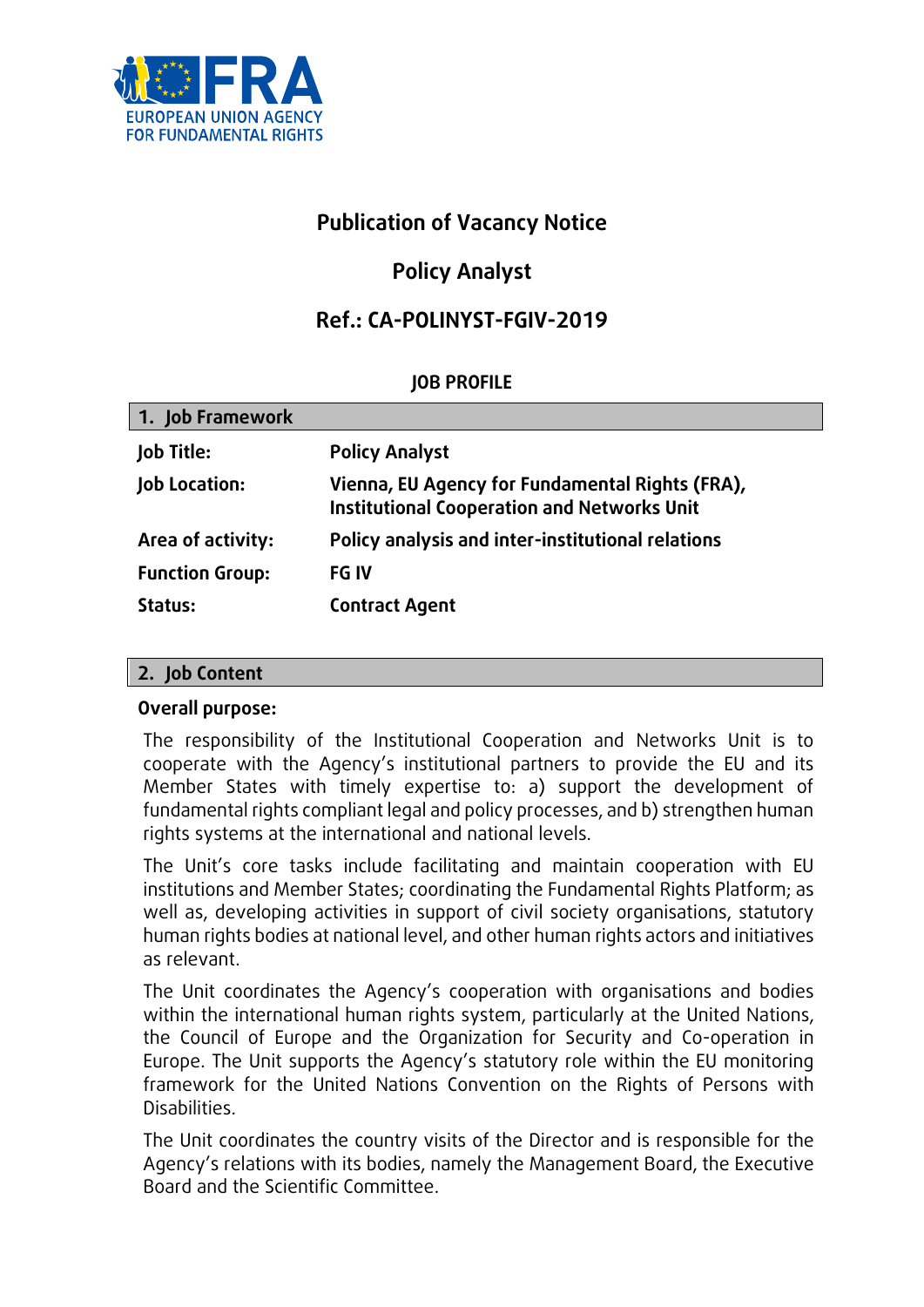

#### **Functions and Duties**:

Under the supervision of the Head of Unit, the job holder will work on policy analysis and inter-institutional relations. The responsibilities of the successful candidate will be to:

- Analyse key developments in legislative and policy files in the EU to identify needs for structured expert inputs, with a view to assist the EU and its Member States in developing fundamental rights compliant legal and policy processes;
- Provide regular updates and analysis of key policy developments at EU level of relevance to the Agency's areas of work;
- Draft briefings for policy-makers in EU institutions and bodies, national authorities and parliaments, based on data and evidence generated by the Agency within its areas of work;
- Facilitate and maintain relations with the European Parliament (mainly, its Committees, inter-groups and policy advisors);
- Advise the Director and other Agency staff on how to maintain and improve relations between the Agency and the European Parliament;
- Assist the Unit in preparing briefing documents for the Director's external meetings with interlocutors in the European Parliament, the Council, the European Commission, national authorities, and other organisations as relevant;
- Present the Agency's work at internal and external meetings, as relevant;
- Advise on the policy focus of events and conferences organised by the Agency;
- Any other tasks assigned by the Head of Unit in the interests of the service.

#### **JOB REQUIREMENTS**

**3. Qualifications and experience required**

#### **A. Eligibility criteria**

 $\overline{a}$ 

Candidates will be considered for the selection phase on the basis of the following criteria, to be fulfilled by the deadline for applications:

(a) Completed university studies of at least three years attested by a diploma<sup>1</sup> and after having obtained the university diploma, having at least three years of appropriate professional experience;

<sup>&</sup>lt;sup>1</sup> Only diplomas and certificates that have been awarded in EU Member States or that are the subject of equivalence certificates issued by authorities in the said Member States shall be taken into consideration. In the case that an equivalence certificate was issued, this must as well have been done by the deadline for application.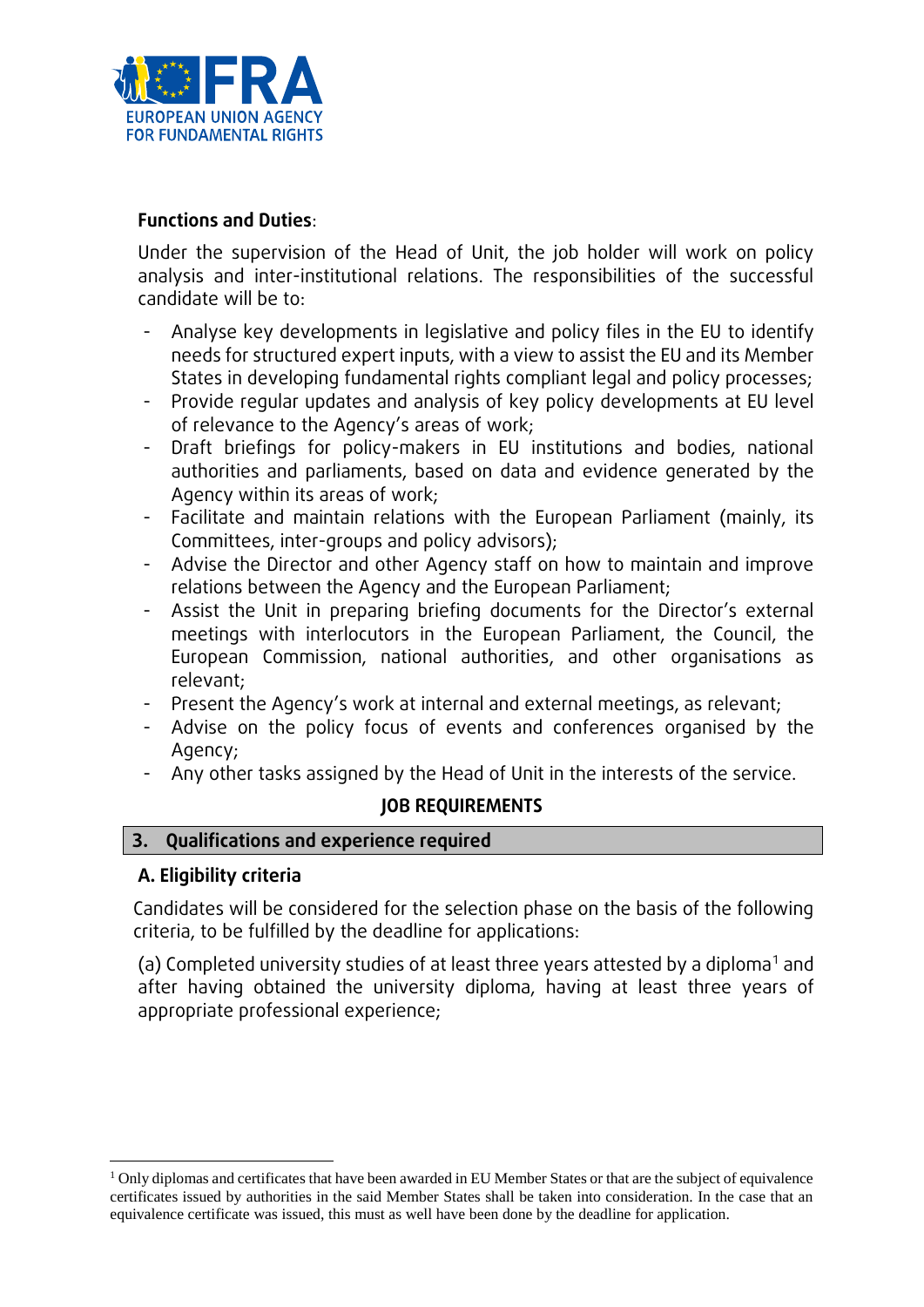

(b) Thorough knowledge of one of the official languages of the European Union and satisfactory<sup>2</sup> knowledge of another of the EU official languages to the extent necessary for the performance of the duties pertaining to the post;

Furthermore, in order to be eligible, candidates must:

- Be a citizen of one of the Member States of the European Union;
- Be entitled to his or her full rights as a citizen<sup>3</sup>;
- Have fulfilled any obligations imposed on them by the laws on military service;
- $\bullet$  Be physically fit to perform the duties linked to the post<sup>4</sup>;

### **B. Selection criteria**

Candidates selected on the basis of the above eligibility criteria will then be evaluated according to the following selection criteria, which must be clearly specified in the applicant's Europass CV:

#### **Essential**

- Minimum of 3 years of professional experience in a public policy setting in areas covered by the Agency's areas of work;
- Minimum of 2 years of professional experience in a European institution, body or agency, an international organisation, or a research institute operating in the area of EU affairs;
- In-depth knowledge of EU affairs, legislation and policies relevant to fundamental rights and to the Agency's areas of work;
- Excellent understanding of the EU policy-making structures and the work of the EU institutions;
- Experience in analysing and drafting policy briefs based on research and data;
- Experience in communicating research and policy outputs clearly;
- Experience of making public presentations on policy issues;

 $\overline{a}$ <sup>2</sup> The level of knowledge considered satisfactory for the second language is B2. Please refer to <http://europass.cedefop.europa.eu/en/resources/european-language-levels-cefr>

<sup>&</sup>lt;sup>3</sup> Prior to appointment, successful applicants will be required to produce an official document showing that they do not have any criminal record.

<sup>4</sup> Before being engaged, a member of the contract staff shall be medically examined in order that the Agency may be satisfied that he/she fulfils the requirements of Article 83 of the Conditions of Employment of Other Servants of the European Communities.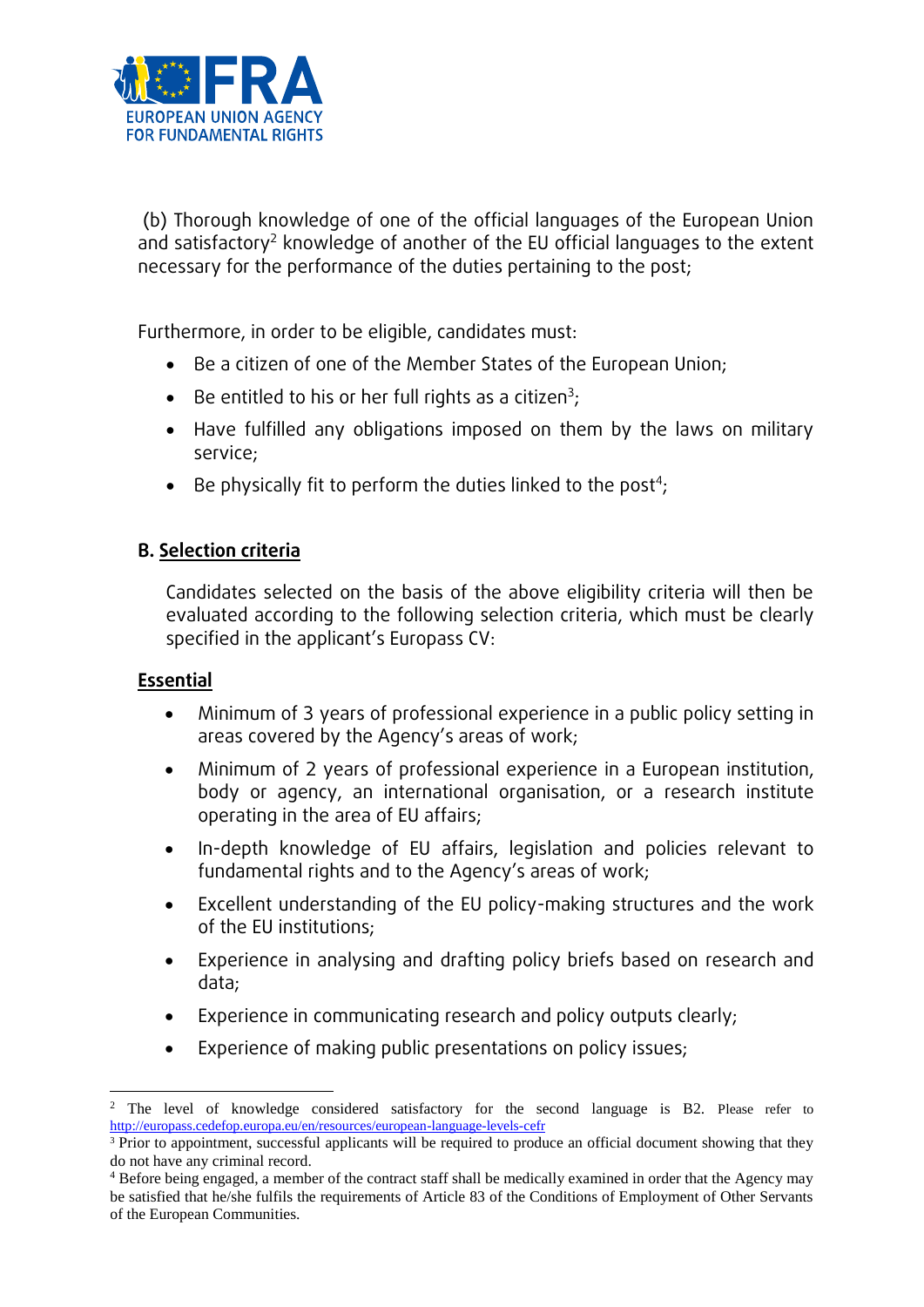

- Ability to handle multiple tasks and deadlines, to prioritise own work and to work well with others in a fast-paced environment;
- Proficient command of spoken and written English (C2 level).

#### **Advantageous**

- Very good command of written and spoken French (C1 level and above);
- Experience of having worked with the European Parliament, Council or Commission.

### **SUBMISSION OF APPLICATIONS**

Candidates are requested to submit their application electronically through the Agency's website: [www.fra.europa.eu.](http://www.fra.europa.eu/)

**Only** online applications will be accepted.

An application will be deemed admissible only if it includes:

- a **CV in [Europass format](http://europass.cedefop.europa.eu/documents/curriculum-vitae/templates-instructions)** (other formats will not be considered);
- a **motivation letter** (preferably no more than one page);
- a fully filled in **eligibility and selection criteria grid**;

Information concerning the status of the selection procedure can be found at the following address:

<http://fra.europa.eu/en/about-fra/recruitment/vacancies>

## **DEADLINE**

The deadline for the application is **01/03/2019 at 13:00** (Vienna Local time).

### **Please note that due to the large number of applications we receive, the system may face problems in processing such amounts of data when reaching the deadline for submission of applications. We therefore advise to apply well ahead of the deadline.**

In case you experience technical problems during your application please contact, within the above mentioned deadline, the e-mail address below providing an explanation of the issue: [recruitment@fra.europa.eu](mailto:recruitment@fra.europa.eu)

## **EQUAL OPPORTUNITIES**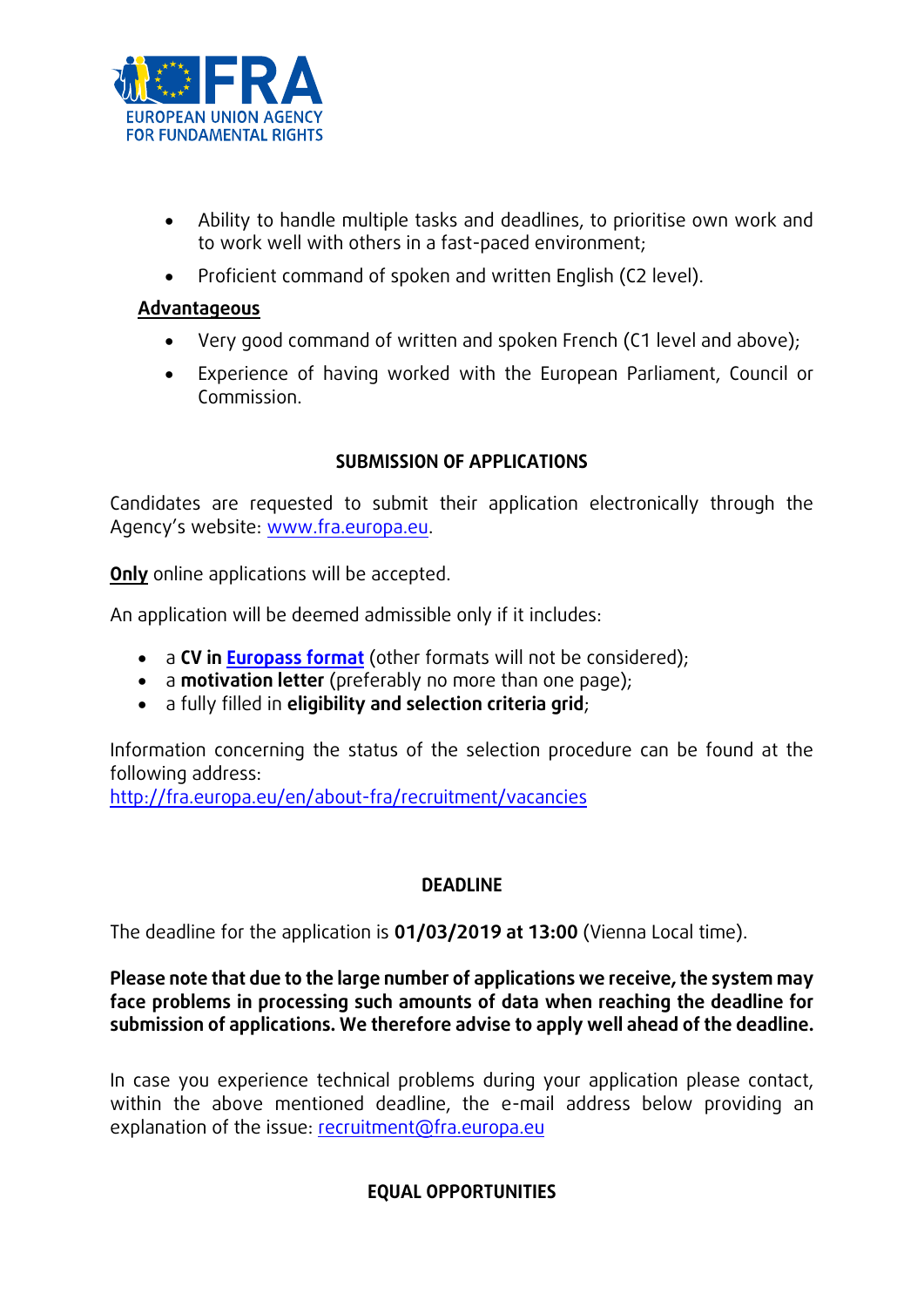

The FRA urges anyone meeting the eligibility criteria and interested in the position to apply. The FRA is an equal opportunities employer and ensures that its recruitment procedures do not discriminate on the basis of gender, colour, racial, ethnic or social origin, genetic features, language, religion or belief, political or any other opinion, membership of a national minority, property, birth, disability, age or sexual orientation, or any other status.

FRA encourages candidates with disabilities to apply. If you consider yourself to have a physical, mental, intellectual or sensory disability, please tick the appropriate box on the on-line application form and indicate any adjustments or arrangements, relating to your disability, so FRA can ensure your full and equal participation in the interview and tests.

### **SELECTION PROCEDURE**

A Selection Committee is nominated by the Appointing Authority of the FRA.

The eligibility of candidates will be assessed according to compliance with all formal requirements by the closing date for the submission of applications (please see 3.A. Eligibility criteria).

Only the applications of eligible candidates will be evaluated in accordance with the selection criteria as specified in the publication notice (see point 3.B). The Selection Committee will select the candidates that obtain at least 60% of the total points available to rank their compliance with the selection requirements. **The Agency will invite for an interview the top 8 candidates among those who have obtained at least 60%.** The interview will mainly be held in English and the candidates will undergo a written test in English. The interview will take place in Vienna (Austria), where the Agency has its seat and where the place of employment is.

Candidates invited to an interview will be requested to submit, on the day of the interview, a non-certified copy of their diploma(s)<sup>1</sup> and evidence of their professional experience, clearly indicating the length and nature of their experience and whether full time or part time work. Prior to contract signature, the successful candidate/s will be requested to provide FRA with original or certified copies of all relevant documents proving the eligibility requirements.

Successful candidates will be included on a reserve list drawn up by the Selection Committee. This reserve list will be proposed to the Appointing Authority of the FRA. The Appointing Authority will decide on the establishment on the reserve list. This reserve list will be valid for 12 months from the date of its establishment (the validity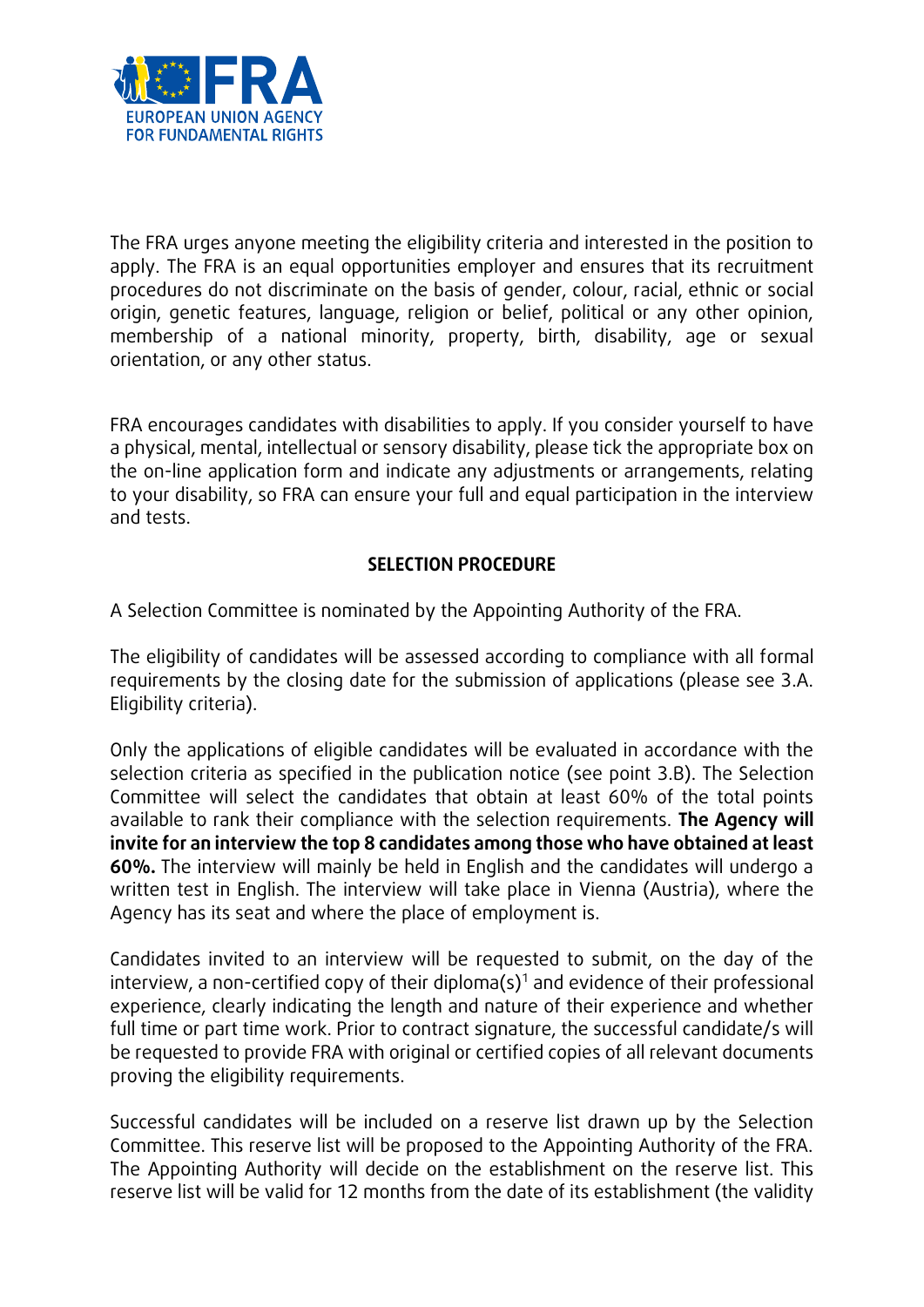

of the reserve list may be extended). The reserve list may be used for future recruitment, should vacancies arise. Each candidate who participated in the interviews will be informed by letter whether or not he/she has been placed on the reserve list. Candidates should note that inclusion on a reserve list does not guarantee recruitment.

On the basis of the adopted reserve list, the Appointing Authority of the Agency may offer a contract of engagement.

Please note that the Selection Committee's work and deliberations are strictly confidential and that any contact with its members is strictly forbidden.

Due to the large volume of applications, **the Agency regrets that only candidates selected for the interviews will be contacted**. Applicants are invited to follow the recruitment process on the Agency's website.

#### **ENGAGEMENT AND CONDITIONS OF EMPLOYMENT**

A contract of employment will be offered as a member of the contract staff pursuant to Article 3(a) of the Conditions of Employment of Other Servants of the European Union for a fixed period of 2 years. The contract may be renewed.

The successful candidate will be recruited in Function Group IV. The grade (13, 14 or 16) will be determined in accordance with the number of years of experience of the successful candidate (i.e. professional experience of up to 7 years for grade 13; professional experience of more than 7 years for grade 14 and professional experience of more than 20 years for grade 16). The basic salary for grades 13, 14 and 16 are respectively € 3462,02, € 3917,09 and € 5014,53.

In addition to the basic salary, **staff members may be entitled to various allowances, in particular a household allowance, expatriation allowance (16% of basic salary + household allowance), dependent child allowance and education allowance**. The salary is subject to a Union tax deducted at source and it is exempt of national taxation.

FRA also offers a comprehensive **welfare package** including pension scheme, medical, accident and occupational disease insurance coverage, unemployment and invalidity allowance and travel insurance.

Moreover, FRA offers different opportunities of **schooling services** through service level agreements with international schools and pre-school establishments, and has introduced policies on **teleworking and flexitime** in its attempt to reconcile work and private life.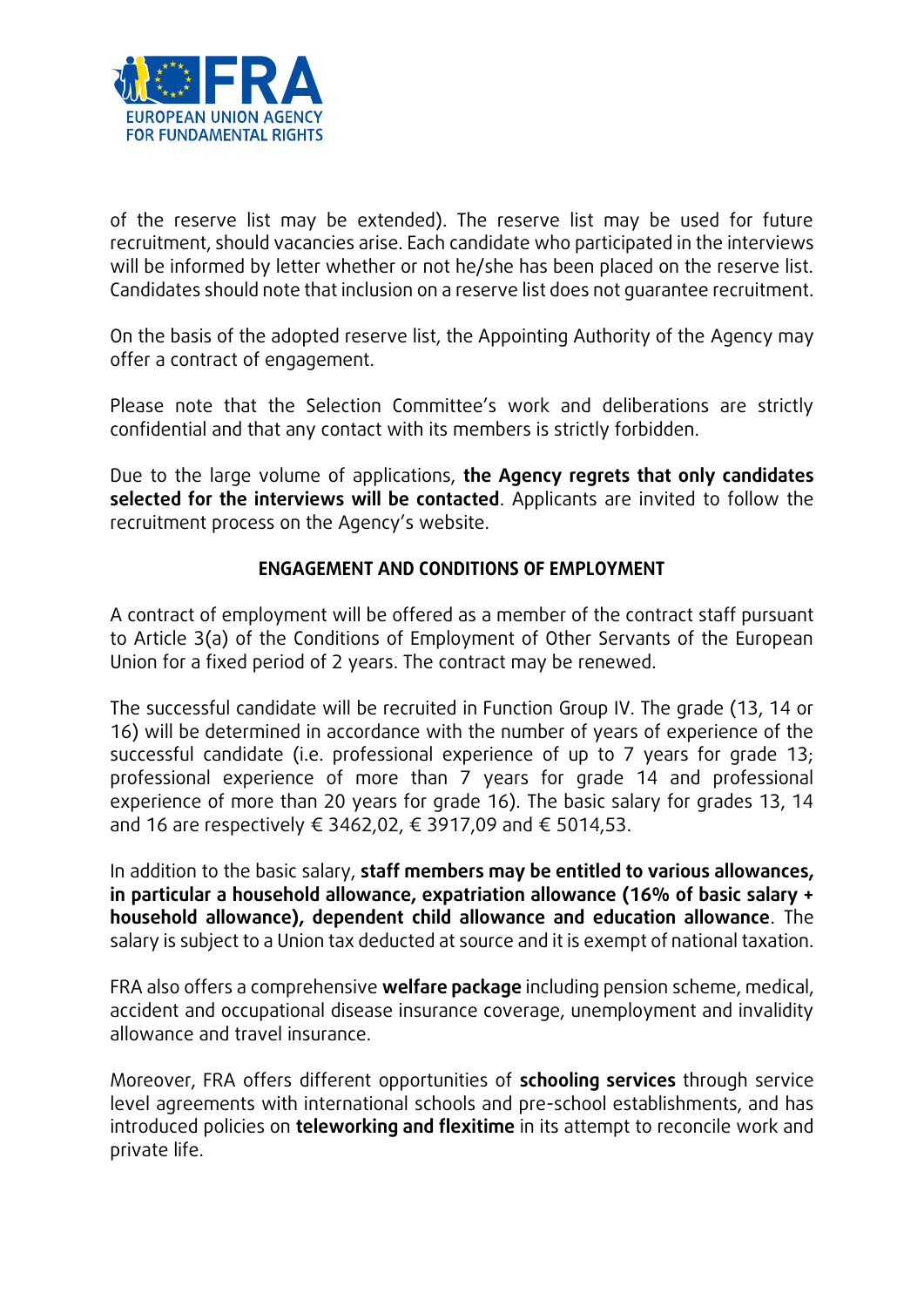

Under certain circumstances, in particular where staff members are obliged to change their place of residence in order to take up employment, the Agency may also reimburse various expenses incurred on recruitment, notably removal expenses.

Additional information on Contract Agents can be obtained from the web site of the European Commission at the following address:

[http://ec.europa.eu/civil\\_service/job/contract/index\\_en.htm](http://ec.europa.eu/civil_service/job/contract/index_en.htm)

For any further information on the contractual and working conditions please refer to the Staff Regulations of Officials of the European Union and the Conditions of Employment of other Servants of the European Union which is accessible at the following address:

[http://eurlex.europa.eu/LexUriServ/LexUriServ.do?uri=CONSLEG:1962R0031:20140](http://eurlex.europa.eu/LexUriServ/LexUriServ.do?uri=CONSLEG:1962R0031:20140101:EN:PDF) [101:EN:PDF](http://eurlex.europa.eu/LexUriServ/LexUriServ.do?uri=CONSLEG:1962R0031:20140101:EN:PDF)

## **DATA PROTECTION**

Personal data shall be processed solely for the purpose of the selection procedure.

Please note that FRA will not return applications to candidates. The personal information FRA requests from applicants will be processed in line with Regulation (EC) N° 1725/2018 of the European Parliament and of the Council of 21 November 2018 on the protection of natural persons with regard to the processing of personal data by the Union institutions, bodies, offices and agencies and on the free movement of such data. This applies in particular to the confidentiality and security of such data.

Should the candidate have any query concerning the processing of his/her personal data, he/she shall address them to the following address: [recruitment@fra.europa.eu.](mailto:recruitment@fra.europa.eu)

For further information with regard to the processing of personal data, please see [FRA's Privacy Statement.](http://fra.europa.eu/sites/default/files/fra_uploads/618-Privacy-statement.pdf)

## **APPEAL PROCEDURES**

If a candidate considers that he/she has been adversely affected by a particular decision, he/she can lodge a complaint under Article 90(2) of the Staff Regulations of Officials of the European Union and Conditions of employment of other servants of the European Union, at the following address:

#### **The Director**